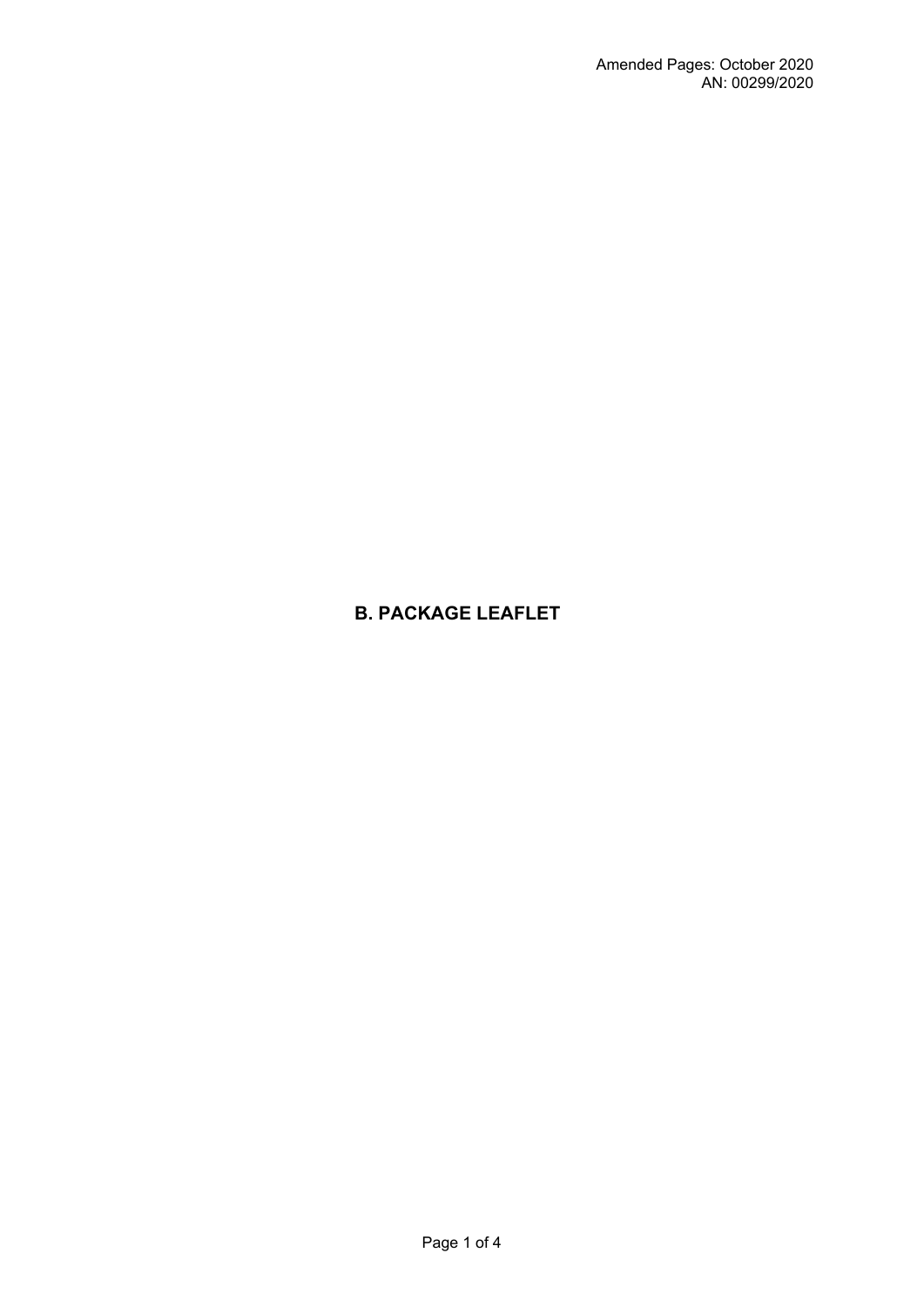### **PACKAGE LEAFLET<sup>1</sup> : AquaVac ERM**

#### **1. NAME AND ADDRESS OF THE MARKETING AUTHORISATION HOLDER AND OF THE MANUFACTURING AUTHORISATION HOLDER RESPONSIBLE FOR BATCH RELEASE, IF DIFFERENT**

Marketing authorisation holder: MSD Animal Health UK Ltd. Walton Manor **Walton** Milton Keynes **Buckinghamshire** MK7 7AJ

Manufacturer responsible for batch release:**<sup>2</sup>** MSD Animal Health UK Ltd. Walton Manor, Walton Milton Keynes Buckinghamshire, MK7 7AJ United Kingdom

Merck Sharp & Dohme Animal Health S.L. Poligono Industrial El Montalvo I C/Zeppelin 6, Parcela 38, 37008 Carbajosa de La Sagrada (Salamanca) Spain

## **2. NAME OF THE VETERINARY MEDICINAL PRODUCT**

AquaVac ERM Concentrate for dip suspension for Rainbow Trout

### **3. STATEMENT OF THE ACTIVE SUBSTANCE(S) AND OTHER INGREDIENT(S)**

Inactivated cells of *Yersinia ruckeri* ≥ 75% RPS\* (Hagerman type I strain) \*RPS: relative percentage of survival in Rainbow Trout

Formaldehyde ≤ 0.5 mg/ml

<sup>&</sup>lt;sup>1</sup> This text will form the label for the product. There is no separate leaflet for this product. The text numbering is taken from the template for the package leaflet, and under 15 Other Information is given the additional information required by the label template.

<sup>&</sup>lt;sup>2</sup> The printed package leaflet will state the name and address of the manufacturer responsible for the release of the concerned batch only.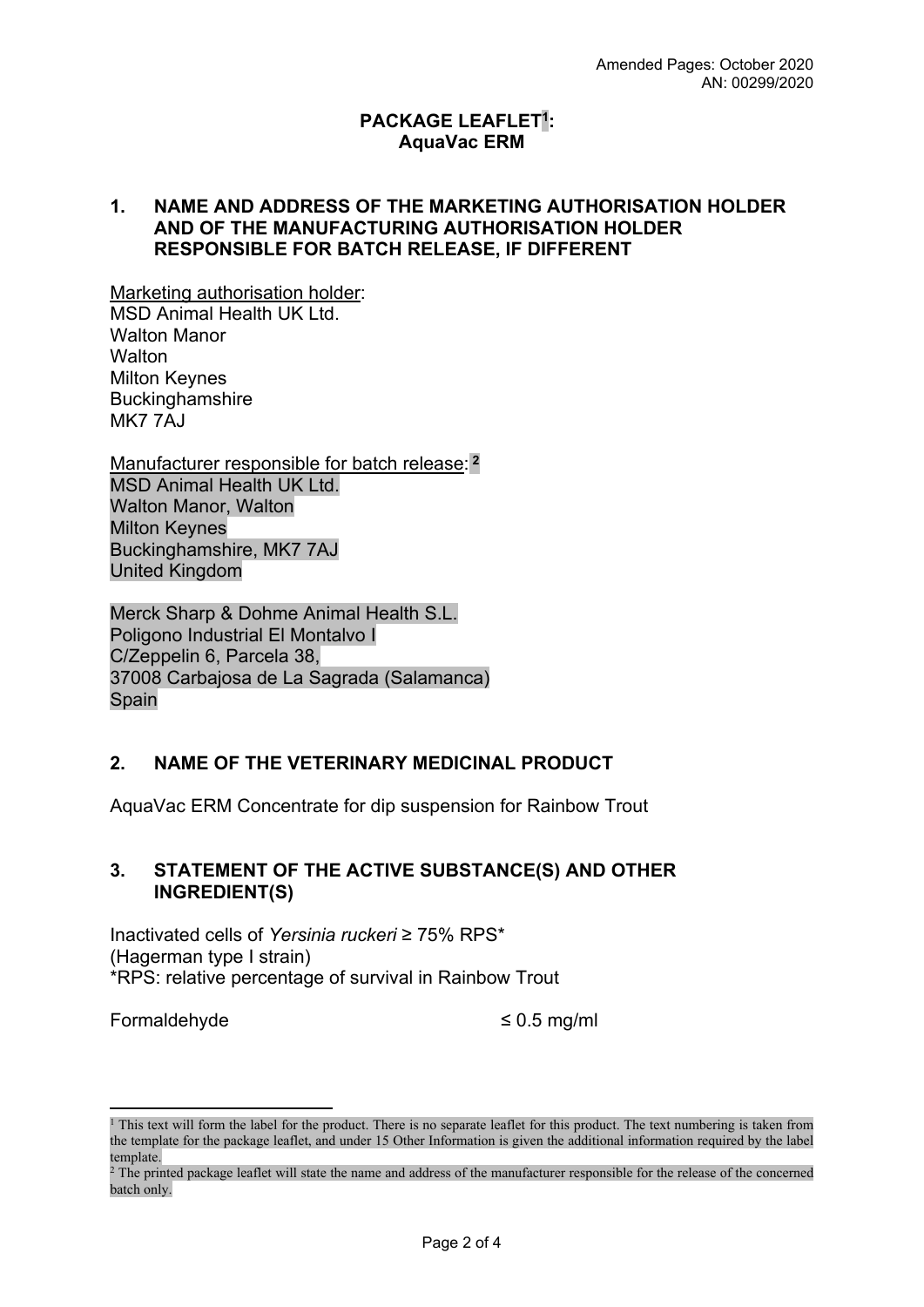### **4. INDICATION(S)**

In Rainbow Trout of 2 grams weight or over: Active immunization against Enteric Redmouth disease (ERM) to reduce mortality caused by the Hagerman Type I strain of *Yersinia ruckeri.*

336 degree days are required for the development of full immunity (28 days at a water temperature of 12°C). The time for development of protective immunity will depend on water temperature.

A duration of immunity of 78 days has been shown under laboratory conditions. Under field conditions, protection may be expected for at least 6 months. A booster vaccination administered 4 months after primary vaccination may induce a better level of protection.

### **5. CONTRAINDICATIONS**

None.

### **6. ADVERSE REACTIONS**

None.

### **7. TARGET SPECIES**

Rainbow trout (*Oncorhynchus mykiss)*

### **8. DOSAGE FOR EACH SPECIES, ROUTE(S) AND METHOD OF ADMINISTRATION**

The product is administered to Rainbow Trout of not less than 2 grams in weight by immersion for 30 seconds in vaccine diluted 1 in 10 with hatchery water. 1 litre of vaccine, diluted to 10 litre in total, is sufficient to vaccinate 100kg of fish. Fish may be vaccinated in batches. The size of each batch should be appropriate to the volume of diluted vaccine available and to the size of the fish. The diluted vaccine should be oxygenated, if necessary, between vaccinations of individual batches.

## **9. ADVICE ON CORRECT ADMINISTRATION**

During vaccination, the temperature of the diluted vaccine should not differ from the water temperature in the holding area by more than  $\pm$  5°C. Fish should be subject to the minimum of manipulations such as sorting and transportation during the periods shortly before and after vaccination